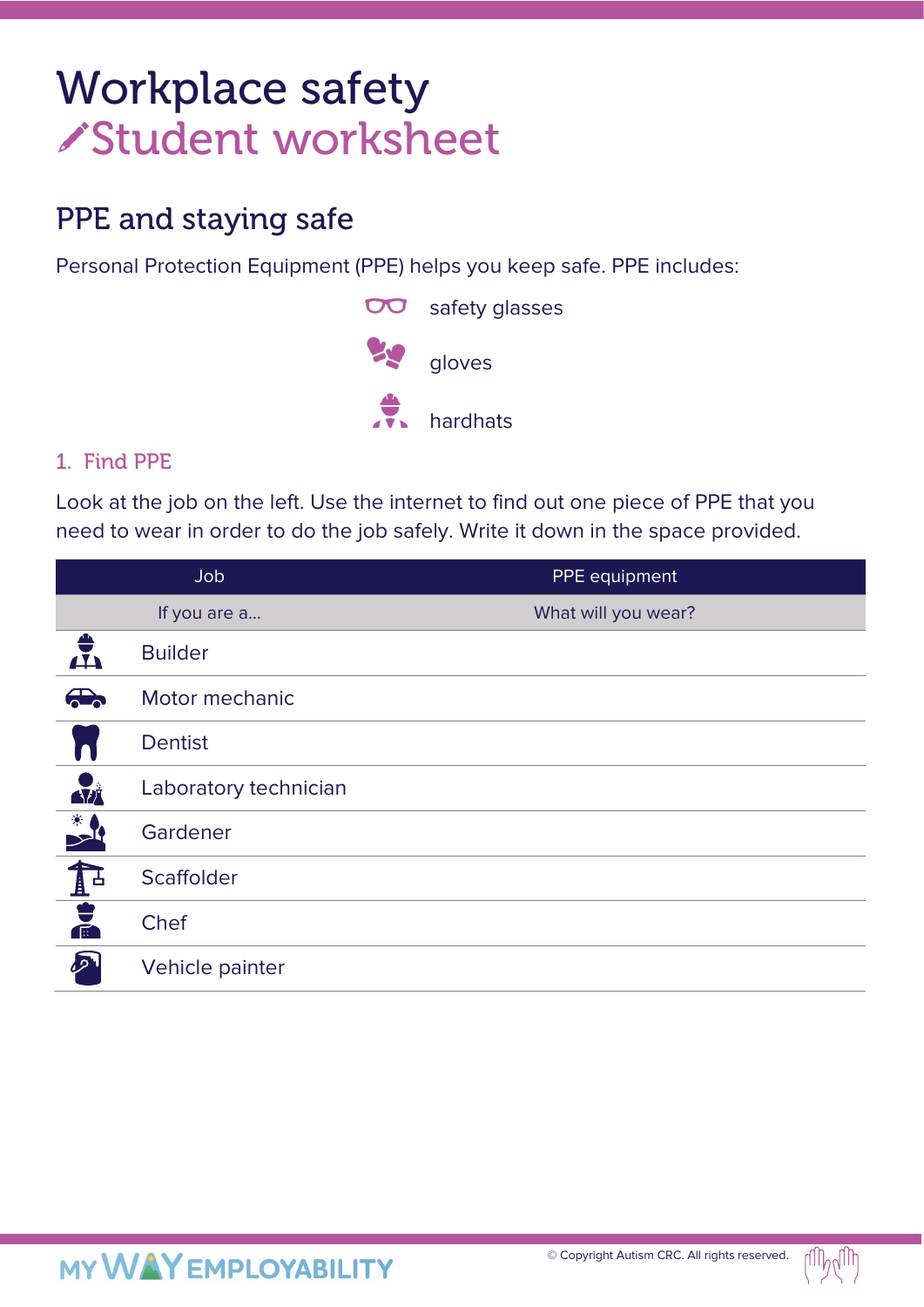#### 2. Discuss PPE

What PPE could be uncomfortable to wear? Discuss with your partner and write them down in this box. When you next meet with your transition planning team you can show them this list.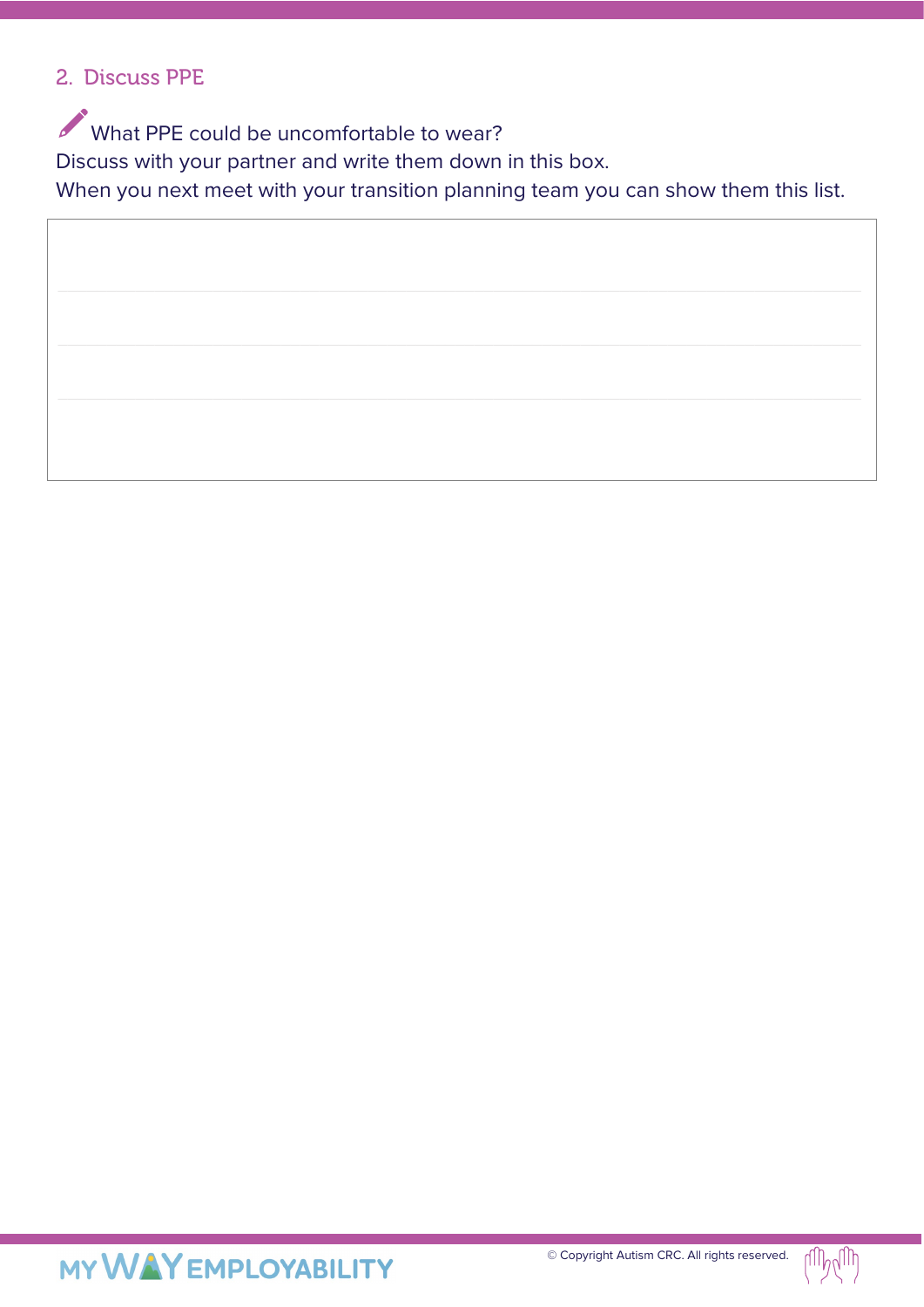### Staying safe at work

 $\Box$  Read by yourself or with a peer

 $\Box$  Listen to your teacher read it

#### **Situation**

Sally is a year-10 student on work experience at a science laboratory.

Before Sally starts her work experience she:

- $\overline{\mathbb{Z}}$  gets her uniform
- $\overline{\boxtimes}$  has training in how to stay safe in the laboratory and wear the PPE
- $\boxtimes$  meets Josh, her workplace mentor

Sally starts work experience.

Josh makes 'jokes' about Sally which make her feel uncomfortable and unhappy.

Sally asks Josh to stop.

He just says: "It's just a bit of fun".

Josh keeps making jokes.



#### What should Sally do?

| H            |  |  |
|--------------|--|--|
|              |  |  |
|              |  |  |
| Other ideas: |  |  |

| $\Box$ | $\mathcal{L}^{\text{max}}$ |
|--------|----------------------------|
| $\Box$ |                            |
| $\Box$ |                            |
| П      |                            |